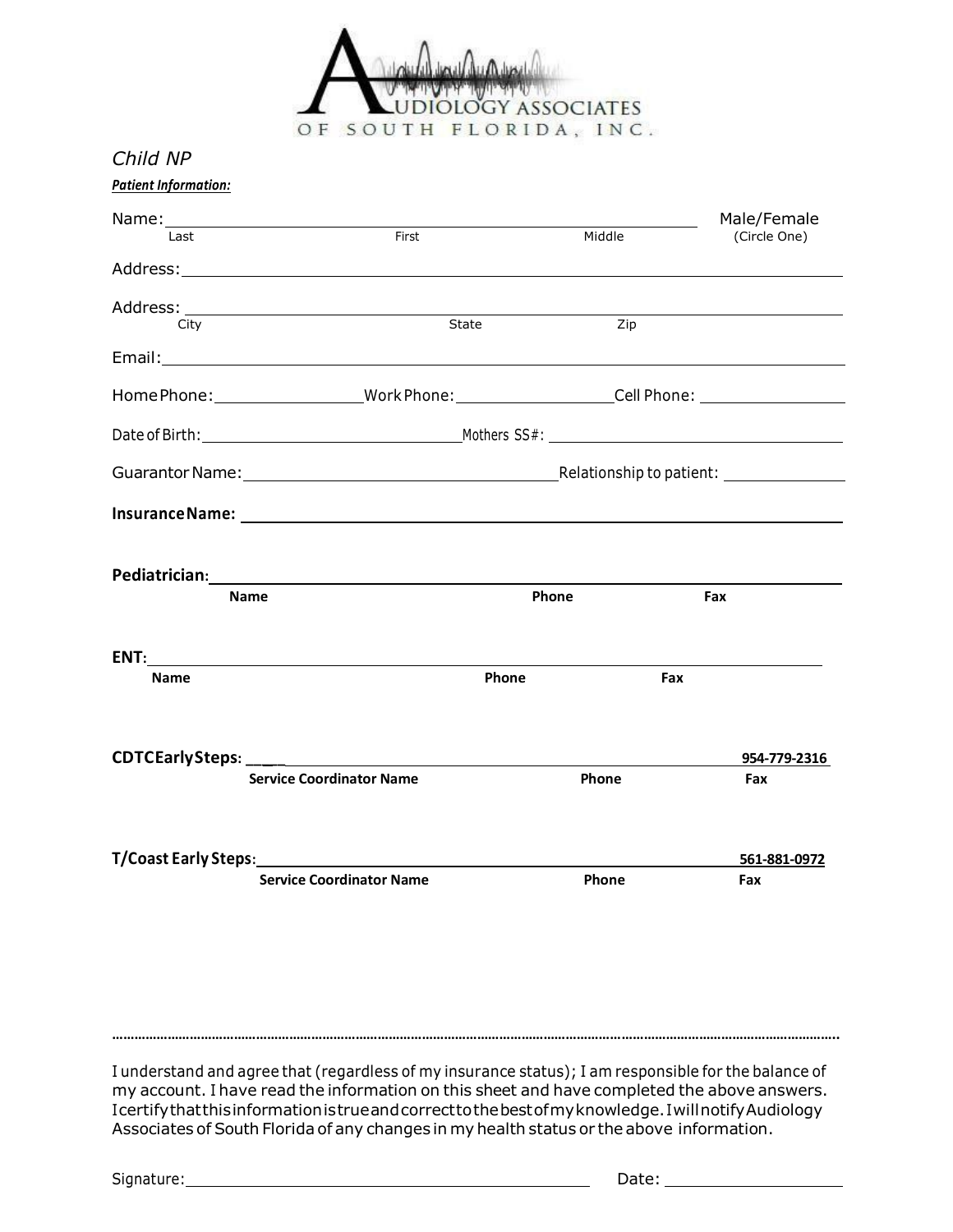

#### **Policy and Procedures**

Our practice participates with most major insurance carriers; therefore we are obligated to follow the policies of your plan regarding authorizations, verifications, co-pays, and deductibles. Co-pays are required prior to your doctor visit, and you will be responsible for anydeductibles that your coverageimposes. Ifyouareunabletopayyour co-payat thetimeofyourvisit,aservicechargeof

\$10.00 will be added to your bill for the services on that day.

When required, patients will not be seen without a referral or an authorization, and it is the patient's responsibility to ensure that their Primary Care Physician or insurance plan has forwarded theappropriatedocumentation.Thisisdonenotonlytoensurepaymentof claims but avoid the patient being responsible for all medical bills that might arise out of aproblemdiscoveredatan unauthorized visit.

By signing this form, the patient authorizes payment of Medicare benefits to be made on theirbehalf to Audiology Associates of South Florida,for services provided to the patient by Audiology Associates medical staff. The patient authorizes any holder of medical information about them to be released to the Center of Medicare and Medicaid Services and its agents, along with any information needed to determine these benefits or the benefits payable to related services.

**FinancialAgreement:** The patient understands that they are financially responsible for charges not covered bytheir insurance policy,including anyco-insurance, co- payments, deductibles, or any other charges that the insurance carrier declines to pay.

Insurance companies often require a referral or authorization for services performed at in our office. It is the responsibility of the patient and/or guarantor to ensure an authorization or referral is on file at the time of your appointment.

Ifthe patientfails to obtaina referral or necessary authorization for the appointment we will have no option than to reschedule the appointment for a later date. If by any reason the patient has been seen by the doctor without a referral or authorization it will be the responsibility of the patient for the services performed. It is the patient's responsibility, as the policyholder of the insurance, to fully understand the rules and regulationsoftheir insurance policy.

Please be advised that not all of the services we provide will be billed to your insurance carrier.Some of our testing is specialized and is not covered by insurance. Please note you are responsible to pay for these tests at the time the service is rendered.

Also, please be aware of what is covered and what is not covered under your particular insurance plan. **WE DO NOT PRE-VERIFY FOR ALL OF OUR PATIENTS AND THE SERVICES WE PROVIDE.** Ifthere is a service thatis not covered by your insurance company,youwill become theliable party should your insurance company not pay.

Signature: Date: Date: Date: Date: Date: Date: Date: Date: Date: Date: Date: Date: Date: Date: Date: Date: Date: Date: Date: Date: Date: Date: Date: Date: Date: Date: Date: Date: Date: Date: Date: Date: Date: Date: Date: D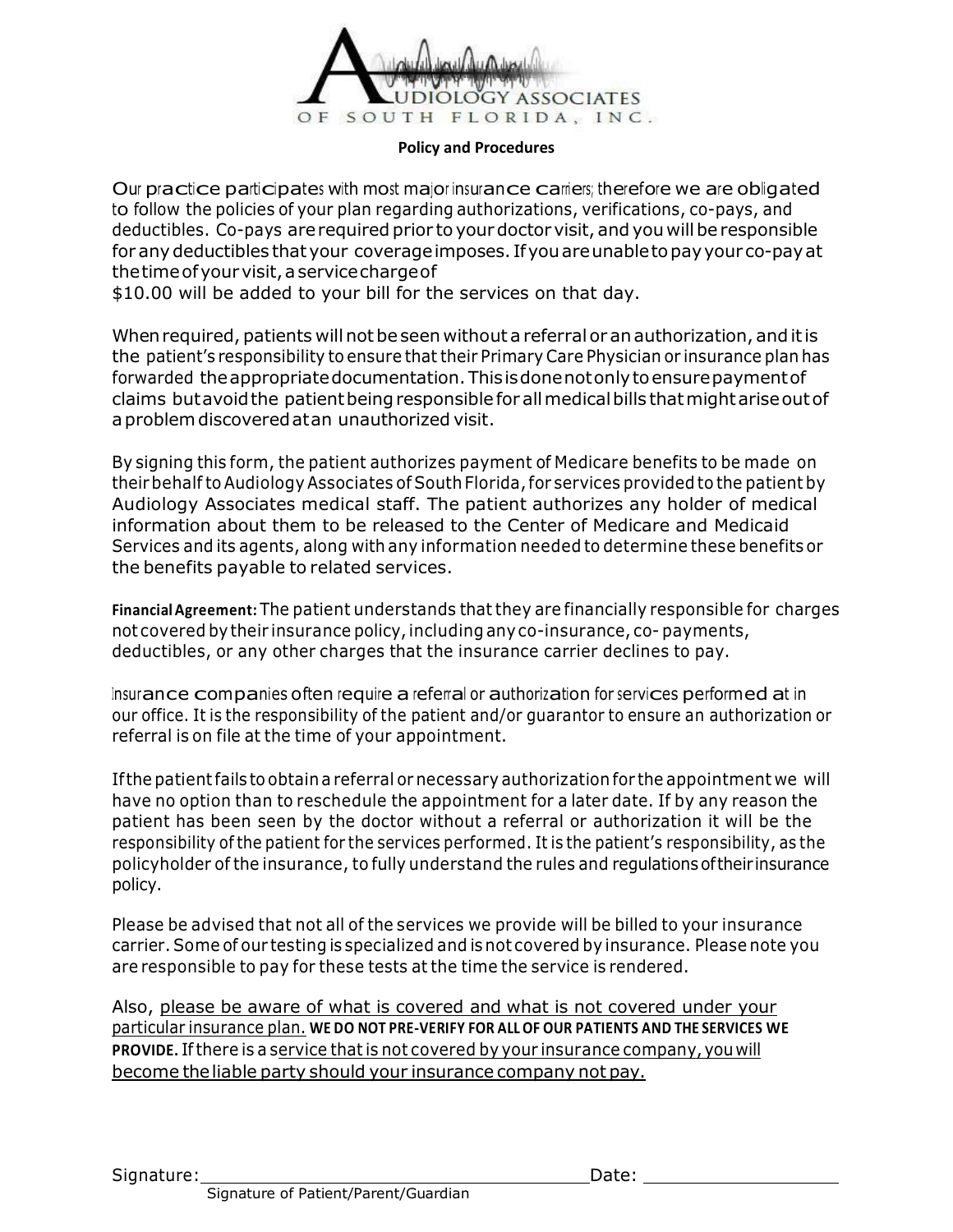

Due to the ever growing and changing insurance markets, we are unable to verify if we are participating with your insurance company. It will be left up to you to pre-verify that we are participating with your insurance company or their network. If we do not participate with your insurance plan, you will be responsible to pay for the service being rendered.

The patient also understands that, if for any reason, their insurance company does notpay within 60 days they will befully responsible for payment. Any returned checks will incur a \$30.00 minimum returned check fee. In the eventthe account becomes delinquent and is turned over to a collection agency, the patient is responsible for any collection, court, or attorney fees.

**Initial** 

**Canceling appointments:** Audiology Associates of South Florida requires a 24 hour notice, prior to the appointment, to cancel a scheduled appointment. Failure to provide such notice will result in the patient being charged a \$25.00 cancelation fee. Failure to show up to your appointment will also resultin a \$25.00 cancelation fee.

Initial

**Medical Record Copies:** Please note the following in accordance with Florida Statues: For copies of chart pages, a minimum often working days and not more than thirty is required toprocess your request. These copies will be billed to you at \$1.00 per page for the first 25 pages and .25 cents per page after that, payable prior to release of your copies. Reproduction of Photographic materials will require additional time over and above the ten days. Payment must be received prior to release. Any retrieval of records in the offsite storage will be charged the retrieval fee.

Initial

## **Consent for Testing:**

The undersigned hereby consents to any testing procedures or services rendered to the patient by Audiology Associates of South Florida. I also acknowledge that no guarantee or warranty has been made by Audiology Associates of South Florida as to the results ofany testing which may be performed.

#### **Assignment of Insurance Benefits:**

I hereby authorize payment directly to Audiology Associates of South Florida and/or Dr. Roberta Randel of the medical benefits under the insurance coverage identified on the information sheet and any others which may be payable to me for all services rendered. I understand Iamfinancially responsible for allthe charges not paid under this assignment. I authorize the use of this signature on all my insurance submissions whether manual or electronic. If collection becomes necessary, I agree to pay all costs including attorney's fees.

Signature: Date: Date: Date: Date: Date: Date: Date: Date: Date: Date: Date: Date: Date: Date: Date: Date: Date: Date: Date: Date: Date: Date: Date: Date: Date: Date: Date: Date: Date: Date: Date: Date: Date: Date: Date: D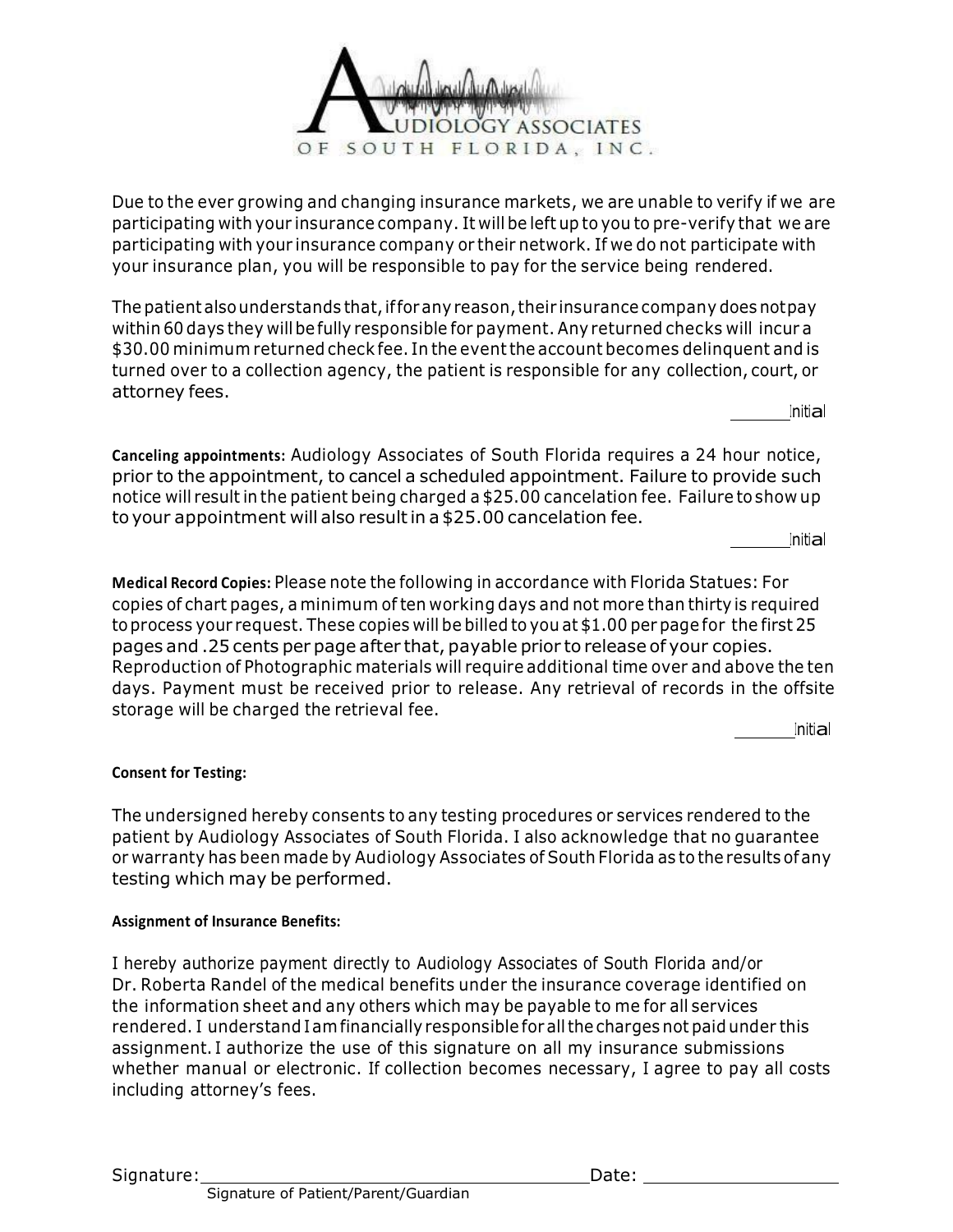

#### **Notice of Health Information Practice**

I have been provided the opportunity to read, or it has been read to me, the Notice of Health Information Practices for Audiology Associates of South Florida.

I understand that Audiology Associates of South Florida is committed to treating and using protected health information about meresponsibly.

I understand my rights as it relates to my records at Audiology Associates of South Florida.

I understand that my health record is the legal property of Audiology Associates of South Florida, but the information belongs to me. I may have access to inspect, amend or obtain a copy of my health information. Costs will incur for copies of my records, and appointments must be made with the Privacy Officer to inspect, access or amend my health information.

IunderstandthatAudiologyAssociatesofSouthFloridaisrequiredtomaintaintheprivacyofmy health information. Audiology Associates of South Florida will require my authorization to release my health information to outside sources with the exception of disclosures for purposes of treatment, payment, and healthcare operations. These may include: access to my health information by Audiology Associates of South Florida staff and doctors; billing to myself or a third party payer; in addition, business associates of Audiology Associates of South Florida, may from time to time, have access to my health information, but I am assured that proper business associates agreements are in place,insuringtheprotectionofmyhealthinformation,uponthedoctor'sbestjudgment,wemay disclose to a family member, relative or close personal friend or any other persons you identify, health information relevant to that person's involvement in my care; may be used for research data; funeral directors, organ procurement; marketing, FAD; public health or legal authorities; and/or law enforcement purposes.

Audiology Associates of South Florida may call me with appointment reminders, cancellations, and may leave a voice message at my home, cell phone, or place of employment.

<sup>I</sup> have read and understand the Health Information Practices of Audiology Associates of South Florida.

| Emergency Contact: |  |
|--------------------|--|
|                    |  |

Emergency Contact: Relationship: All and Contact: Relationship: All and Contact: Relationship: All and Contact: Relationship: All and Contact: Relationship: All and Contact: Relationship: All and Contact: Relationship: All

Phone Number of Contact: \_\_\_\_\_\_\_\_\_\_\_\_

# HIPAA Contact List

Audiology Associates ofSouthFlorida and staff have mypermission tospeak tothe following family members/friends in reference to my medical care:

| Relationship |  |
|--------------|--|
|              |  |
| Relationship |  |
|              |  |

| Signature: | Date: |
|------------|-------|
|            |       |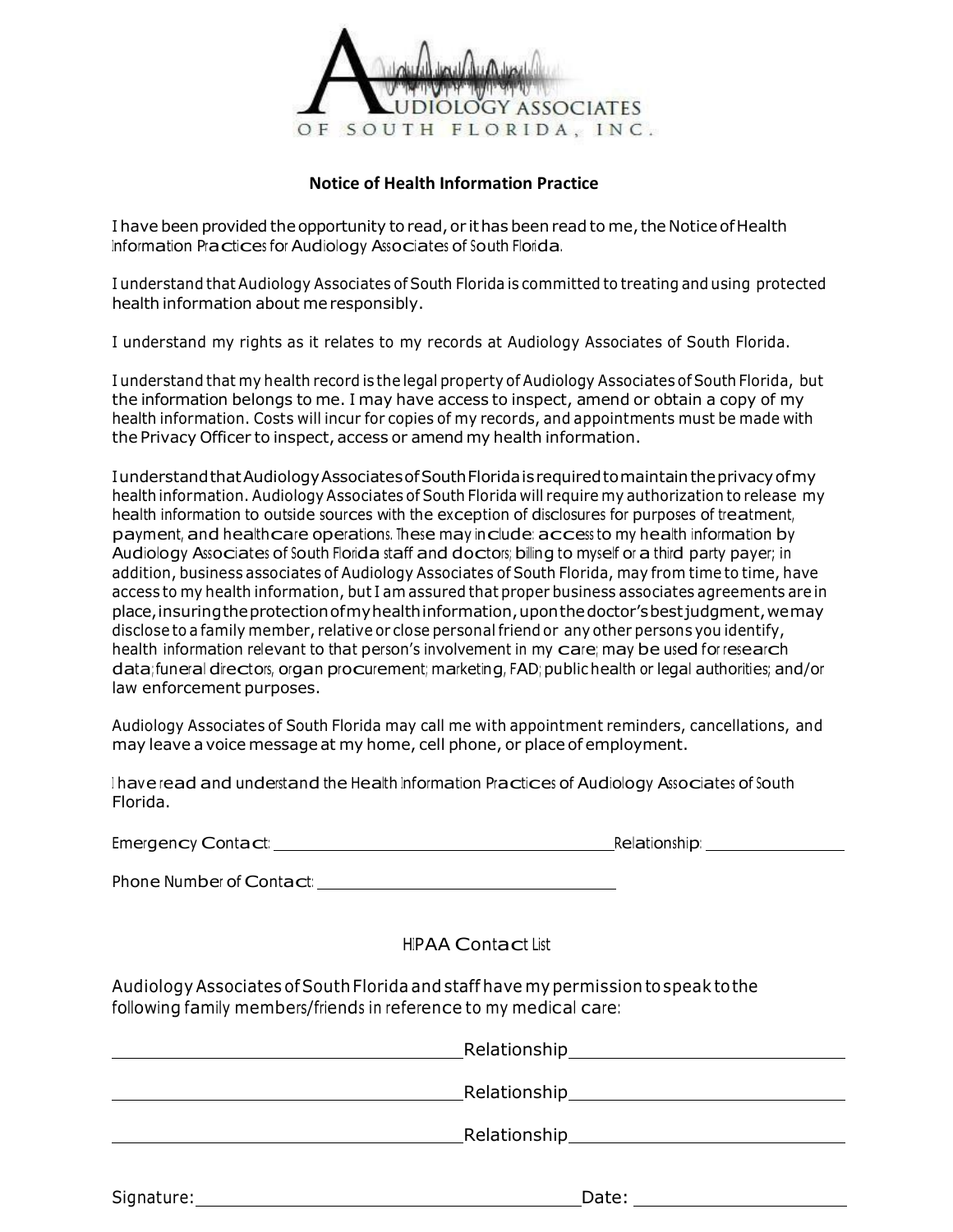

# Children's Hearing History

| Was there an illness/accident preceding the hearing loss? __________Describe: ______________________<br>,我们也不会有什么。""我们的人,我们也不会有什么?""我们的人,我们也不会有什么?""我们的人,我们也不会有什么?""我们的人,我们也不会有什么?""我们的人<br>For example: Speech, Neurological, Psychological, Occupational, or Physical Therapy |                                                                                                                                                                                                                                                                                                                                                                                                                                                                            |                                        |                  |                          |                          |          |
|---------------------------------------------------------------------------------------------------------------------------------------------------------------------------------------------------------------------------------------------------------------------------------|----------------------------------------------------------------------------------------------------------------------------------------------------------------------------------------------------------------------------------------------------------------------------------------------------------------------------------------------------------------------------------------------------------------------------------------------------------------------------|----------------------------------------|------------------|--------------------------|--------------------------|----------|
|                                                                                                                                                                                                                                                                                 |                                                                                                                                                                                                                                                                                                                                                                                                                                                                            |                                        |                  |                          |                          |          |
|                                                                                                                                                                                                                                                                                 |                                                                                                                                                                                                                                                                                                                                                                                                                                                                            |                                        |                  |                          |                          |          |
|                                                                                                                                                                                                                                                                                 |                                                                                                                                                                                                                                                                                                                                                                                                                                                                            |                                        |                  |                          |                          |          |
|                                                                                                                                                                                                                                                                                 |                                                                                                                                                                                                                                                                                                                                                                                                                                                                            |                                        |                  |                          |                          |          |
|                                                                                                                                                                                                                                                                                 |                                                                                                                                                                                                                                                                                                                                                                                                                                                                            |                                        |                  |                          |                          |          |
|                                                                                                                                                                                                                                                                                 |                                                                                                                                                                                                                                                                                                                                                                                                                                                                            |                                        |                  |                          |                          |          |
|                                                                                                                                                                                                                                                                                 |                                                                                                                                                                                                                                                                                                                                                                                                                                                                            |                                        |                  |                          |                          |          |
|                                                                                                                                                                                                                                                                                 |                                                                                                                                                                                                                                                                                                                                                                                                                                                                            |                                        |                  |                          |                          |          |
|                                                                                                                                                                                                                                                                                 |                                                                                                                                                                                                                                                                                                                                                                                                                                                                            |                                        |                  |                          |                          |          |
| ,我们也不能会在这里,我们的人们就会在这里,我们的人们就会在这里,我们的人们就会在这里,我们的人们就会在这里,我们的人们就会在这里,我们的人们就会在这里,我们的                                                                                                                                                                                                |                                                                                                                                                                                                                                                                                                                                                                                                                                                                            |                                        |                  |                          |                          |          |
| History of ear infections ____________Date of last infection? ______________________any drainage? Right/Left __________                                                                                                                                                         |                                                                                                                                                                                                                                                                                                                                                                                                                                                                            |                                        |                  |                          |                          |          |
|                                                                                                                                                                                                                                                                                 |                                                                                                                                                                                                                                                                                                                                                                                                                                                                            |                                        |                  |                          |                          |          |
| <b>Birth History</b>                                                                                                                                                                                                                                                            |                                                                                                                                                                                                                                                                                                                                                                                                                                                                            |                                        |                  |                          |                          |          |
| Length of Pregnancy: Weeks                                                                                                                                                                                                                                                      |                                                                                                                                                                                                                                                                                                                                                                                                                                                                            |                                        |                  |                          |                          |          |
|                                                                                                                                                                                                                                                                                 |                                                                                                                                                                                                                                                                                                                                                                                                                                                                            |                                        |                  |                          |                          |          |
|                                                                                                                                                                                                                                                                                 |                                                                                                                                                                                                                                                                                                                                                                                                                                                                            |                                        |                  |                          |                          |          |
| Was the baby in Neonatal Intensive Care (NICU)? _________________________________                                                                                                                                                                                               |                                                                                                                                                                                                                                                                                                                                                                                                                                                                            |                                        |                  |                          |                          |          |
| Does your child respond to:                                                                                                                                                                                                                                                     | Doorbell Ring<br>Telephone<br>Radio/TV/Movies/Music                                                                                                                                                                                                                                                                                                                                                                                                                        | <b>YES</b><br><b>YES</b><br><b>YES</b> | NO.<br>ΝO<br>NO. | Soft Voice<br>Loud Noise | <b>YES</b><br><b>YES</b> | ΝO<br>ΝO |
| If your child wears a hearing aid:                                                                                                                                                                                                                                              |                                                                                                                                                                                                                                                                                                                                                                                                                                                                            |                                        |                  |                          |                          |          |
|                                                                                                                                                                                                                                                                                 | Type: ______ _ __ __ __ __ __ __ __ ___ Ear(s) Fitted: ______________ __ __ __________ __                                                                                                                                                                                                                                                                                                                                                                                  |                                        |                  |                          |                          |          |
|                                                                                                                                                                                                                                                                                 | Brand: _____ _ __ _ _ _ _ _____ _ _ When Purchased: _____                                                                                                                                                                                                                                                                                                                                                                                                                  |                                        |                  |                          |                          |          |
|                                                                                                                                                                                                                                                                                 | $\frac{1}{2} \left( \frac{1}{2} \right) \left( \frac{1}{2} \right) \left( \frac{1}{2} \right) \left( \frac{1}{2} \right) \left( \frac{1}{2} \right) \left( \frac{1}{2} \right) \left( \frac{1}{2} \right) \left( \frac{1}{2} \right) \left( \frac{1}{2} \right) \left( \frac{1}{2} \right) \left( \frac{1}{2} \right) \left( \frac{1}{2} \right) \left( \frac{1}{2} \right) \left( \frac{1}{2} \right) \left( \frac{1}{2} \right) \left( \frac{1}{2} \right) \left( \frac$ |                                        |                  |                          |                          |          |
| Do the teachers have concerns regarding behavior or school work? __________________________________                                                                                                                                                                             |                                                                                                                                                                                                                                                                                                                                                                                                                                                                            |                                        |                  |                          |                          |          |
|                                                                                                                                                                                                                                                                                 |                                                                                                                                                                                                                                                                                                                                                                                                                                                                            |                                        |                  |                          |                          |          |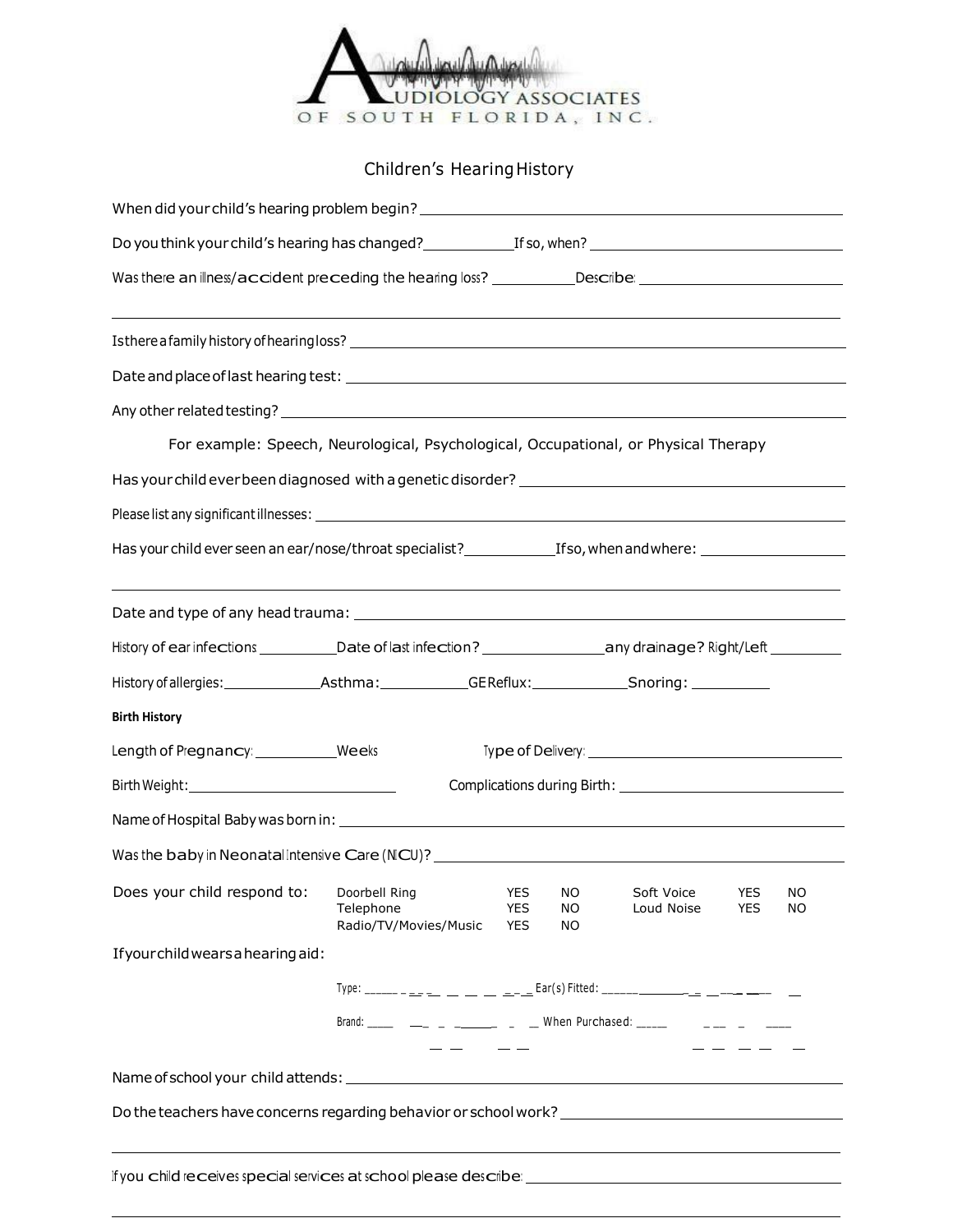

#### **AUTHORIZATION TO RELEASE MEDICALRECORDS**

**(This authorization complies with HIPAA)**

| Printed Name of Patient (first, middle, last name) |        | Birthdate (mm/dd/yyyy) |
|----------------------------------------------------|--------|------------------------|
| Address (Street Address, City, State, Zip Code)    |        |                        |
| <b>Phone Number</b>                                | E-mail |                        |

| Printed Name of Guardian or Legal Representative (first, middle, last name) |        |  |
|-----------------------------------------------------------------------------|--------|--|
| Address (Street Address, City, State, Zip Code)                             |        |  |
| <b>Phone Number</b>                                                         | E-mail |  |

I hereby authorize that any health care professional may receive the following health information that relates to service performed by Audiology Associates of South Florida may be released:

- Entire Medical Record including patient histories, office notes, test results, and consults.
- Patient Histories
- Office Notes
- Test Results
- **Consults**

I understand and agree that health information about me, which is used or disclosed pursuant to this authorization, may be subject to re-disclosure by the recipient and may no longer be protected by law.

Thisauthorizationisvalidfor24monthsfollowingthedateofmysignatureshownbelow. A copy, electronic copy, image, or facsimile of this authorization is as valid as the original. I have the right to revoke this authorization in writing at any time. I acknowledge that such a revocation is not effective to the extent the above person/organization has relied on the use or disclosure of my health information.

I have read (or have had read to me) this authorization, and I agree to its terms as indicated by mysignature below. I am entitled to a copy of this authorization.

| Signature of Patient or Personal<br>Representative: | Date<br>Signed: | Print Name of person signing this form: |
|-----------------------------------------------------|-----------------|-----------------------------------------|
|                                                     |                 | Relation to the patient:                |